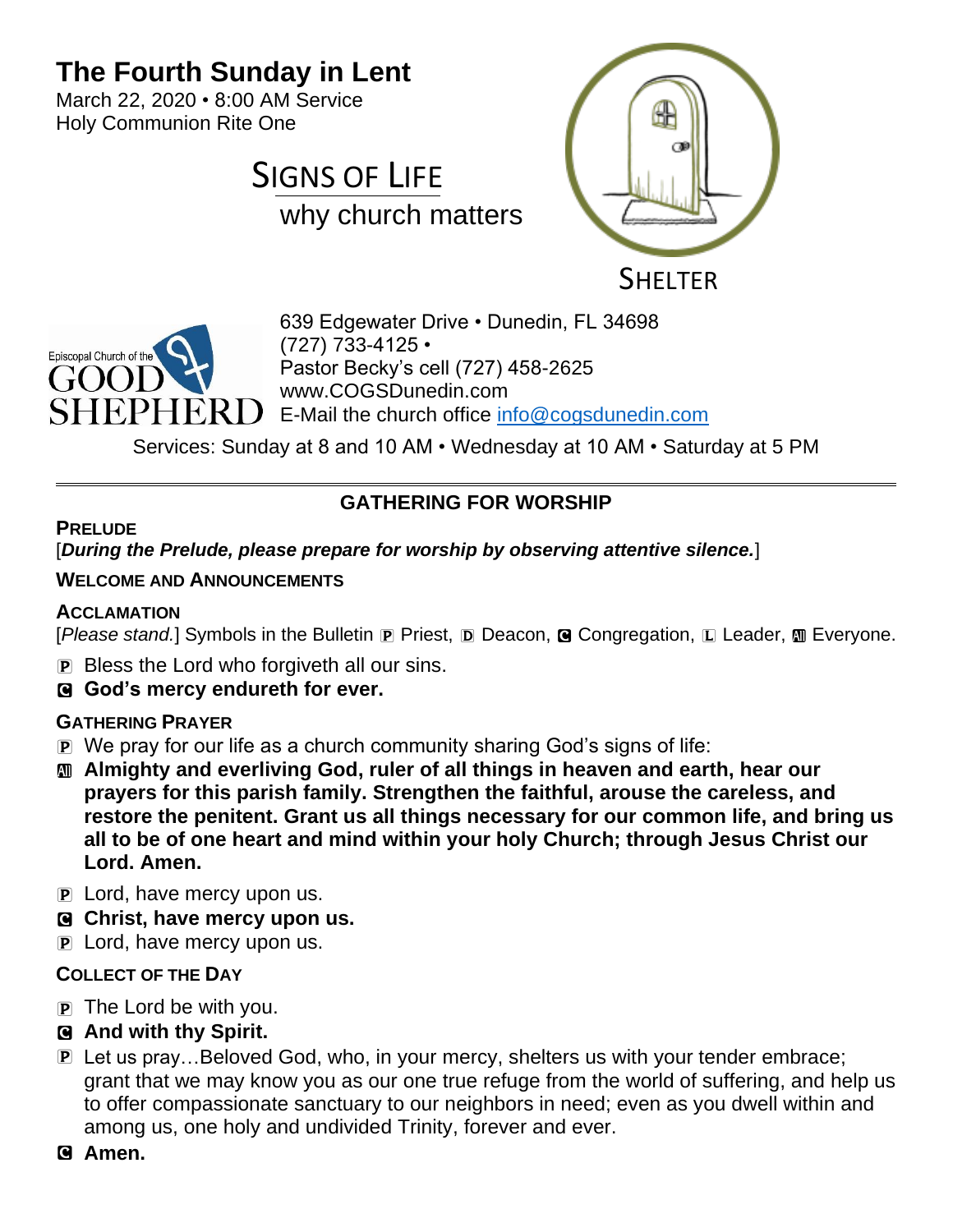## **THE WORD OF GOD**

**The Readings** Isaiah 32:1-2,15-20, Psalm 31:1-5, 14-16, Revelation 7:11-17, John 10:9-16 [*Please be seated.*]

## **The First Reading**

L *The First Reading is taken from Isaiah chapter 32…*

See here: A king rules to promote righteousness; rulers govern to promote justice, each like a shelter from the wind and a refuge from a storm, like streams of water in a wasteland, like the shade of a massive cliff in a worn-out land.

[A] spirit from on high [will be] poured out on us, and the desert turns into farmland, and the farmland is considered a forest. Then justice will reside in wild lands, and righteousness will abide in farmlands. The fruit of righteousness will be peace, and the outcome of righteousness, calm and security forever. Then my people will live in a peaceful dwelling, in secure homes, in carefree resting places. Even if the forest falls and the humbled city is laid low, those who sow beside any stream will be happy, sending out ox and donkey to graze.

L The Word of the Lord.

### C **Thanks be to God.**

### **The Psalm**

- L *We will read responsively Psalm 31…*
- $\Box$  In you, O LORD, have I taken refuge; let me never be put to shame; deliver me in your righteousness.
- C **Incline your ear to me; make haste to deliver me.**
- $E$  Be my strong rock, a castle to keep me safe, for you are my crag and my stronghold; for the sake of your Name, lead me and guide me.
- C **Take me out of the net that they have secretly set for me, for you are my tower of strength.**
- $\Box$  Into your hands I commend my spirit, for you have redeemed me, O LORD, O God of truth.
- C **But as for me, I have trusted in you, O LORD. I have said, "You are my God.**
- $[L]$  My times are in your hand; rescue me from the hand of my enemies, and from those who persecute me.
- C **Make your face to shine upon your servant, and in your loving-kindness save me.**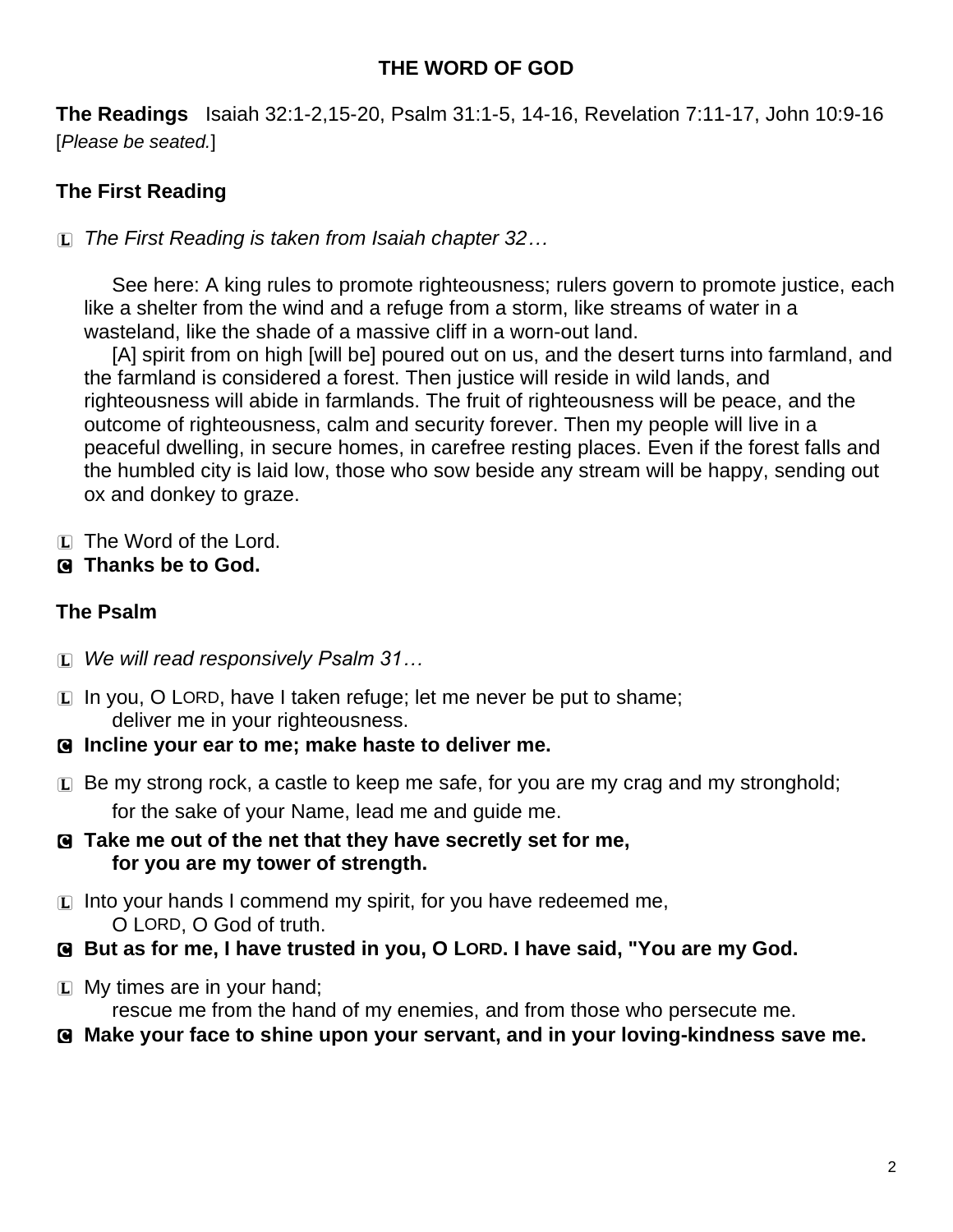## **The Second Reading**

L *The Second Reading is taken from Revelation chapter 7…*

All the angels stood in a circle around the throne, and around the elders and the four living creatures. They fell facedown before the throne and worshipped God, saying, "Amen! Blessing and glory and wisdom and thanksgiving and honor and power and might be to our God forever and always. Amen."

Then one of the elders said to me, "Who are these people wearing white robes, and where did they come from?"

I said to him, "Sir, you know."

Then he said to me, "These people have come out of great hardship. They have washed their robes and made them white in the Lamb's blood. This is the reason they are before God's throne. They worship him day and night in his temple, and the one seated on the throne will shelter them. They won't hunger or thirst anymore. No sun or scorching heat will beat down on them, because the Lamb who is in the midst of the throne will shepherd them. He will lead them to the springs of life-giving water, and God will wipe away every tear from their eyes."

L The Word of the Lord.

## C **Thanks be to God.**

## **The Gospel**

[*Please stand.*]

D The Holy Gospel of our Lord Jesus Christ according to John.

### **G** Glory be to thee, O Lord.

D I am the gate. Whoever enters through me will be saved. They will come in and go out and find pasture. The thief enters only to steal, kill, and destroy. I came so that they could have life—indeed, so that they could live life to the fullest.

"I am the good shepherd. The good shepherd lays down his life for the sheep. When the hired hand sees the wolf coming, he leaves the sheep and runs away. That's because he isn't the shepherd; the sheep aren't really his. So the wolf attacks the sheep and scatters them. He's only a hired hand and the sheep don't matter to him. "I am the good shepherd. I know my own sheep and they know me, just as the Father knows me and I know the Father. I give up my life for the sheep. I have other sheep that don't belong to this sheep pen. I must lead them too. They will listen to my voice and there will be one flock, with one shepherd."

DThe Gospel of the Lord.

## C **Praise be to thee, O Christ.**

**SERMON** Cindy Roehl

[*Please be seated.*]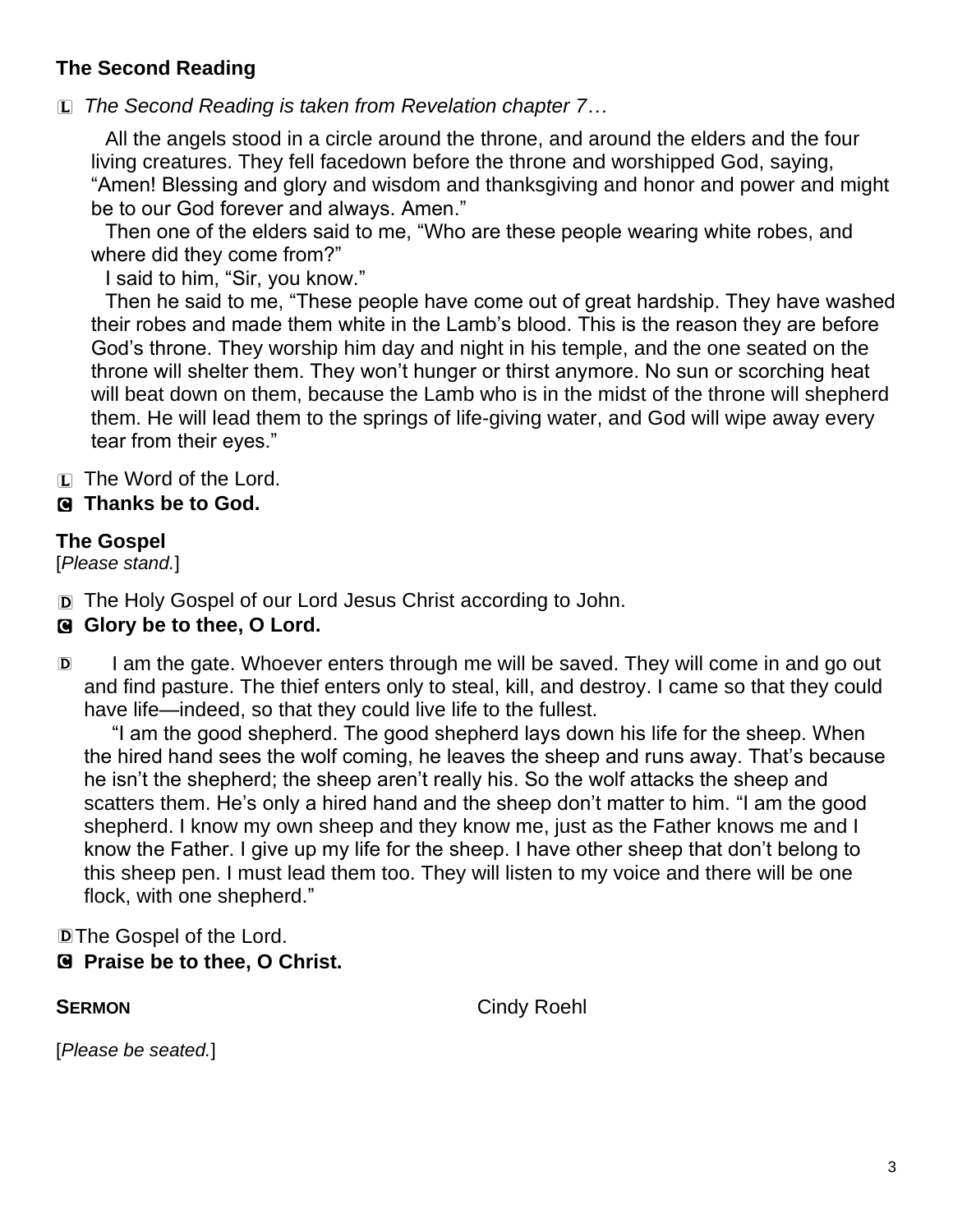# **NICENE CREED**

[*Please stand.*]

C **We believe in one God, the Father, the Almighty, maker of heaven and earth, of all that is, seen and unseen.** 

**We believe in one Lord, Jesus Christ, the only Son of God, eternally begotten of the Father, God from God, Light from Light, true God from true God, begotten, not made, of one Being with the Father. Through him all things were made. For us and for our salvation he came down from heaven: by the power of the Holy Spirit he became incarnate from the Virgin Mary, and was made man. For our sake he was crucified under Pontius Pilate; he suffered death and was buried. On the third day he rose again in accordance with the Scriptures; he ascended into heaven and is seated at the right hand of the Father. He will come again in glory to judge the living and the dead, and his kingdom will have no end.**

**We believe in the Holy Spirit, the Lord, the giver of life, who proceeds from the Father and the Son. With the Father and the Son he is worshiped and glorified. He has spoken through the Prophets. We believe in one holy catholic and apostolic Church. We acknowledge one baptism for the forgiveness of sins. We look for the resurrection of the dead, and the life of the world to come. Amen.**

### **PRAYERS OF THE PEOPLE**

[*Please sit, stand, or kneel, as you prefer.*]

- D Remembering that it is no longer we who live but Christ who lives in us, let us pray for the whole state of Christ's Church and for the world.
- L We pray for all who call you Lord. Enliven our common life, that together we may worship you joyfully, give our hearts wholly to you in prayer, and gently commend to others the faith that is in us. We pray for all who are in need and who suffer [especially, *read names from notebook*] and for those we name, aloud or silently. [*Leave time*…]. Help us to answer the prayers of those who cry out to you.
- C **Lord Christ, live in us so that we are courageous agents of justice and compassion, and share our resources generously.**
- L We pray for the leaders around the world. Help them to respect all by considering others as equal to themselves, by thinking charitably towards all neighbors near and far, and by seeking to understand and appreciate those who differ from them.

C **Lord Christ, live in us so that we love and serve others as you love and serve us.**

- L We pray for all who are responsible for the mission and ministry of the church, lay and ordained.
- C **Lord Christ, live in us so that we are humble, patient and act with integrity, using the values and promises of the Reign of God as the foundation of every decision, action or abstention.**
- L We pray for a sense of awe for all you have created and entrusted to us, including our own bodies, your creation, and the lives of others. We give you thanks for the blessings of this life. You open your hand and fill the earth with good things.
- C **Lord Christ, live in us so that we cherish the gifts you have given us, conserving and healing your creation for the sake of those who come after us.**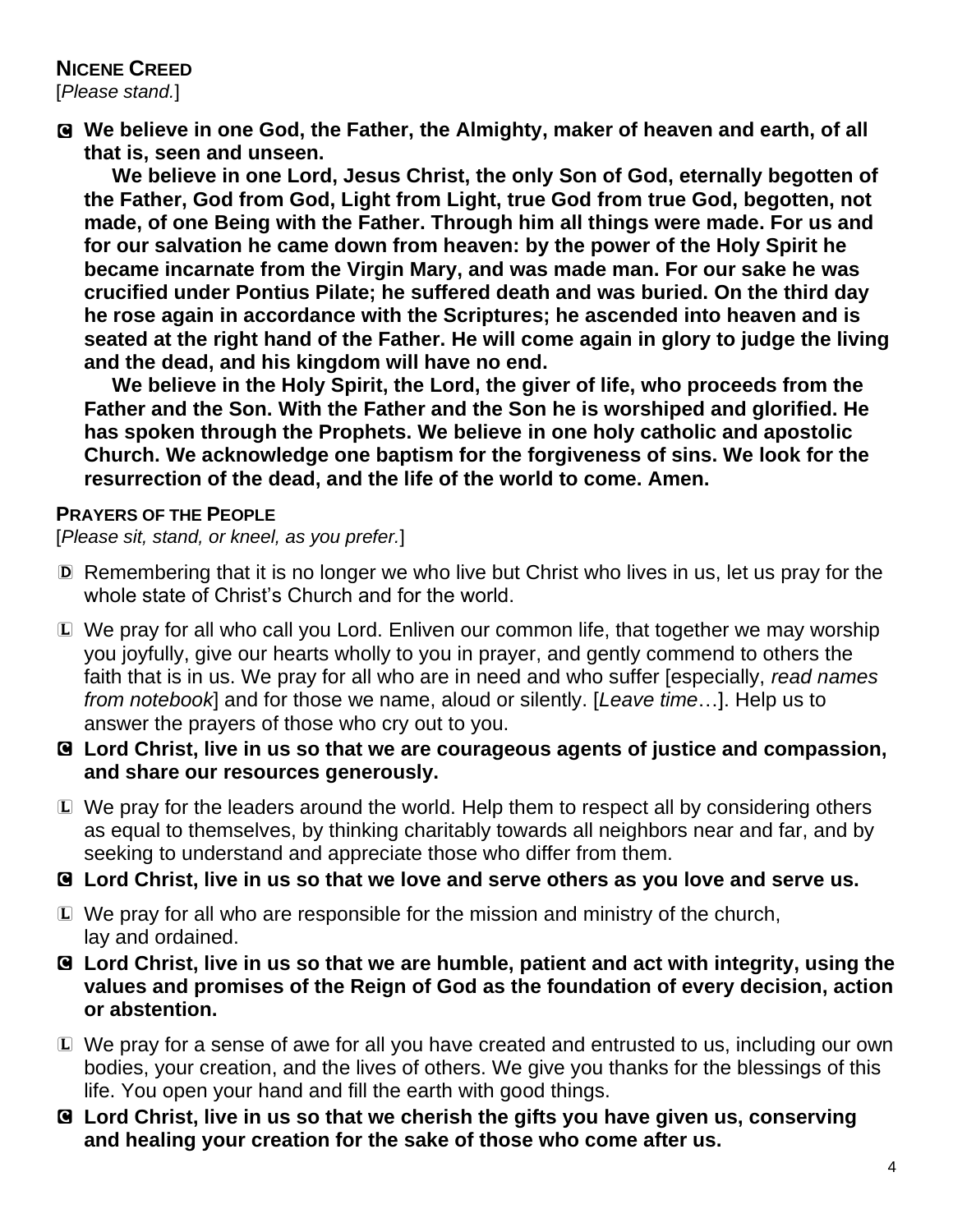- L We pray for those whose life on this earth has ended, [especially, *read names from notebook*] and for those we name, aloud or silently. [*Leave time*…] Let light perpetual shine upon them.
- C **Lord Christ, live in us so that we follow the good examples of your saints, who teach us to enjoy worldly goods and comforts in moderation, and to be honest in our daily life and work.**
- L Let your grace restore us, good Lord, and let your Spirit inspire us.
- C **Lord Christ, live in us and accomplish in us the work of your salvation, that we may show forth your glory in the world. Amen.**

### **CONFESSION AND ABSOLUTION**

[*Please kneel or stand.*]

- D Let us humbly confess our sins unto Almighty God. [*Silence is kept.*] Most merciful God. . . .
- **M** we confess that we have sinned against thee in thought, word, and deed, by what we **have done, and by what we have left undone. We have not loved thee with our whole heart; we have not loved our neighbors as ourselves. We are truly sorry and we humbly repent. For the sake of thy Son Jesus Christ, have mercy on us and forgive us; that we may delight in thy will, and walk in thy ways, to the glory of thy Name. Amen.**
- P Almighty God, our heavenly Father, who of his great mercy hath promised forgiveness of sins to all those who with hearty repentance and true faith turn unto him, have mercy upon you, pardon and deliver you from all your sins, confirm and strengthen you in all goodness, and bring you to everlasting life; through Jesus Christ our Lord.
- C **Amen.**

### **PRAYERS AND BLESSINGS**

[*If you are celebrating a birthday or anniversary, you may ask for a blessing.*]

### **THE GREETING OF PEACE**

[*Please stand. During the cold and flu season, we request that the Peace be exchange without handshakes or hugging. An elbow or fist bump, wave, or bow, accompanied by a smile and "the Peace of the Lord be with you," will do nicely for the time being.*]

 $\mathbf{P}$  The peace of the Lord be always with you.

### C **And with thy spirit.**

### **THE HOLY COMMUNION**

### **OFFERTORY SENTENCE**

D Walk in love, as Christ loved us and gave himself for us, an offering and sacrifice to God. Bring your tithes, gifts and offering with gladness

[*Please be seated. If this is your first time worshiping with us, please let your offering be only the completed blue guest card, and let this service be our gift to you.*]

#### **OFFERTORY**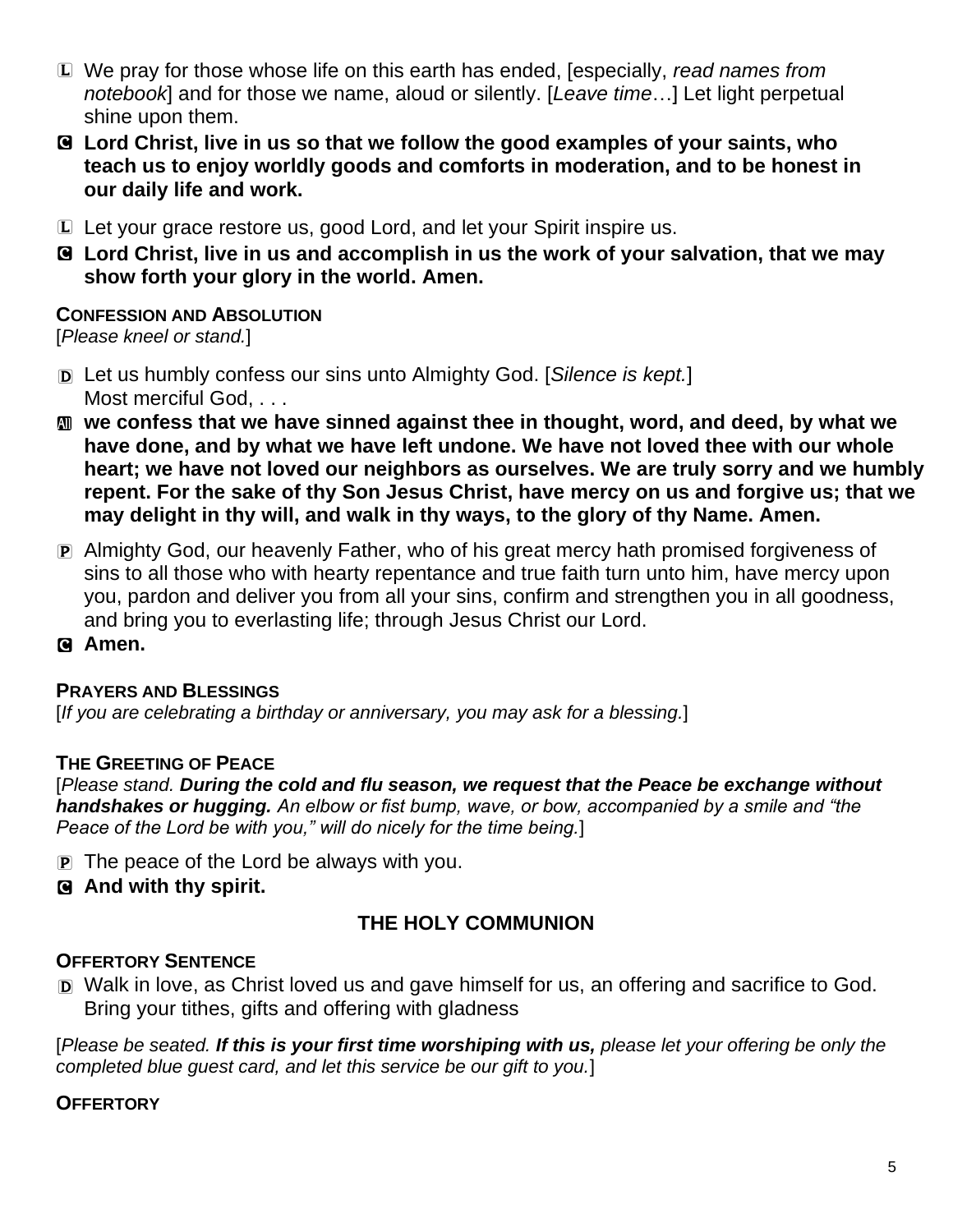### **PRESENTATION OF THE OFFERINGS**

[*Please stand when the offerings of bread, wine, and money are presented by the Deacon.*]

- D As we receive these gifts, we acknowledge
- C **All things come from thee, O Lord and of thine own have we given thee.**

**THE GREAT THANKSGIVING:** Eucharistic Prayer II

- $\overline{p}$  The Lord be with you.
- C **And with thy spirit.**
- P Lift up your hearts.
- C **We lift them up unto the Lord.**
- P Let us give thanks unto our Lord God.
- C **It is meet and right so to do.**
- P It is very meet, right, and our bounden duty, that we should at all times, and in all places, give thanks unto thee, O Lord, holy Father, almighty, everlasting God. You bid thy faithful people cleanse their hearts, and prepare with joy for the Paschal feast; that, fervent in prayer and in works of mercy, and renewed by thy Word and Sacraments, they may come to the fullness of grace which thou hast prepared for those who love thee. Therefore, with Angels and Archangels, and with all the company of heaven, we laud and magnify thy glorious Name; evermore praising thee, and saying,

### C **Holy, holy, holy, Lord God of Hosts: Heaven and earth are full of thy glory. Glory be to thee, O Lord Most High. Blessed is he that cometh in the name of the Lord. Hosanna in the highest.**

[*Please kneel or stand, as you choose.*]

- P All glory be to thee, O Lord our God, for that thou didst create heaven and earth, and didst make us in thine own image; and, of thy tender mercy, didst give thine only Son Jesus Christ to take our nature upon him, and to suffer death upon the cross for our redemption. He made there a full and perfect sacrifice for the whole world; and did institute, and in his holy Gospel command us to continue, a perpetual memory of that his precious death and sacrifice, until his coming again.
- P For in the night in which he was betrayed, he took bread; and when he had given thanks to thee, he broke it, and gave it to his disciples, saying, "Take, eat, this is my Body, which is given for you. Do this in remembrance of me."
- $\mathbb{P}$  Likewise, after supper, he took the cup; and when he had given thanks, he gave it to them, saying, "Drink this, all of you; for this is my Blood of the New Covenant, which is shed for you, and for many, for the remission of sins. Do this, as oft as ye shall drink it, in remembrance of me."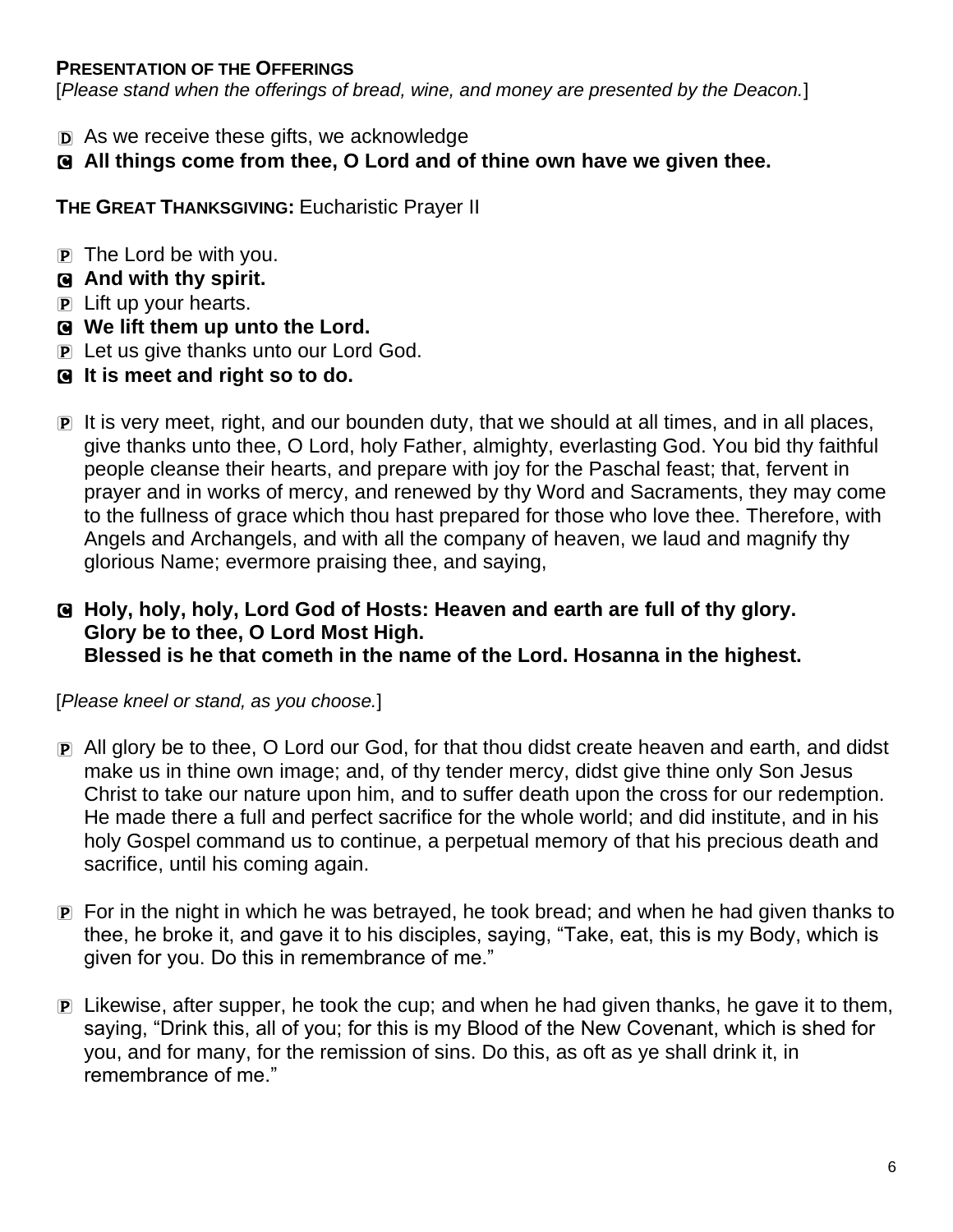- P Wherefore, O Lord and heavenly Father, we thy people do celebrate and make, with these thy holy gifts which we now offer unto thee, the memorial thy Son hath commanded us to make; having in remembrance his blessed passion and precious death, his mighty resurrection and glorious ascension; and looking for his coming again with power and great glory. And we most humbly beseech thee, O merciful Father, to hear us, and, with thy Word and Holy Spirit, to bless and sanctify these gifts of bread and wine, that they may be unto us the Body and Blood of thy dearly-beloved Son Jesus Christ.
- C **And we earnestly desire thy fatherly goodness to accept this our sacrifice of praise and thanksgiving, whereby we offer and present unto thee, O Lord, our selves, our souls and bodies. Grant, we beseech thee, that all who partake of this Holy Communion may worthily receive the most precious Body and Blood of thy Son Jesus Christ, and be filled with thy grace and heavenly benediction; and also that we and all thy whole Church may be made one body with him, that he may dwell in us, and we in him; through the same Jesus Christ our Lord;**
- P By whom, and with whom, and in whom, in the unity of the Holy Ghost all honor and glory be unto thee, O Father Almighty, world without end.
- C **AMEN.**

### **THE LORD'S PRAYER**

- P And now, as our Savior Christ hath taught us, we are bold to say,
- C **Our Father, who art in heaven, hallowed be thy Name, thy kingdom come, thy will be done, on earth as it is in heaven. Give us this day our daily bread. And forgive us our trespasses, as we forgive those who trespass against us. And lead us not into temptation, but deliver us from evil. For thine is the kingdom, and the power, and the glory, for ever and ever. Amen.**

### **BREAKING OF THE BREAD**

- P Christ our Passover is sacrificed for us.
- C **Therefore let us keep the feast.**
- P The Gifts of God for the People of God. Take them in remembrance that Christ died for you, and feed on him in your hearts by faith, with thanksgiving.

*You may be seated. All are welcome at the Lord's Table. Please follow the directions of the usher, who will let you know when it's your turn to go to the altar rail. You may stand or kneel. To receive, hold your hands in front of you, one palm over the other. The priest will place a wafer there for you to consume.* [*During the cold and flu season, we will not be sharing the Common Cup.*] *When you are finished, please return to your seat by the side aisle.*

*Our Prayer Team will be in the south narthex (at the back of the church) during Holy Communion to pray with you for healing, guidance, thanksgiving, for a loved one, or anything else on your heart.*